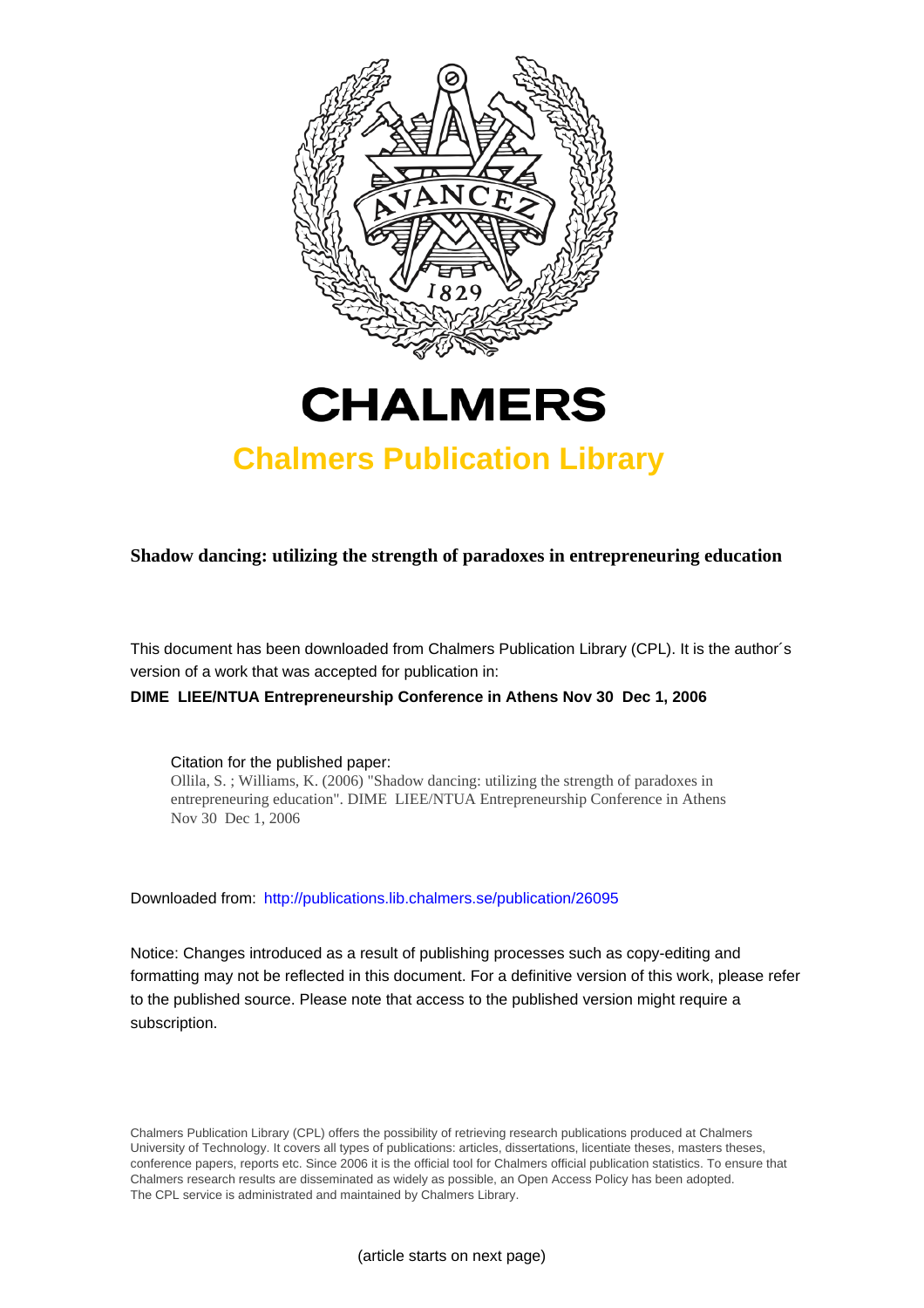## **Shadow Dancing: Utilizing the Strength of Paradoxes in Entrepreneuring Education**

Susanne Ollila and Karen L. Williams

Chalmers School of Entrepreneurship

Chalmers University of Technology Department of Project Management, SE-412 96 Göteborg Sweden

karen.williams@cip.chalmers.se

#### *Abstract*

*There is an ever-existing discourse regarding whether entrepreneurs are born or made; whether they have natural and instinctive tendencies towards the risk-taking endeavor of entrepreneurship, or that they have been nurtured, through education and experience, to accept and appreciate the entrepreneurial process. Based on the premise that entrepreneurs can be "made", the paper focuses on the need for entrepreneurial education to incorporate both an academic side and a business (or practice) side in order to facilitate teaching individuals how to mitigate risk, ask key questions and make critical decisions in order to maneuver and succeed in entrepreneurial creation. Teaching entrepreneurship is a process, called entrepreneuring, requiring the continuing balance and juxtaposition of varying learning style theories, both academic and pragmatic. The theoretical framework of the paper is based on finding a balance between the problem-oriented thinking processes that are often related to academic reasoning and the solution-focused thinking processes that are utilized on a daily basis within industry, to develop new market strategies and models for commercial success. The combination of these theories have been and continue to be explored and tested in a case study of a master-level, high-technology focused entrepreneurship school that produces both entrepreneurial individuals and start-up ventures. The case study analysis includes discussion of the individual and societal costs and benefits that can result from conducting education in such a dynamic, and somewhat polarized, environment. Problemoriented thinking processes, if taken to extremes, could potentially kill the confidence and motivation of the student entrepreneur, thus limiting creativity and performance metrics. Extreme solution-focused thinking could lead to the creation of "bubble" industries, and draws attention away from personal development and learning that can be critical for longterm success and sustainability. The potentially polarized environment envelopes both the "light" and "dark" sides of these thinking processes, allowing for various levels of risk, success, shared learning, burn-out and innovation. Combining these perceived paradoxes is both challenging and crucial in an entrepreneurial education, requiring the ability to force students to reflect upon their experiences while also providing them concrete tools to apply within a real-world entrepreneurial context.* 

*Key words: entrepreneuring, problem-oriented, solution-focused, learning process*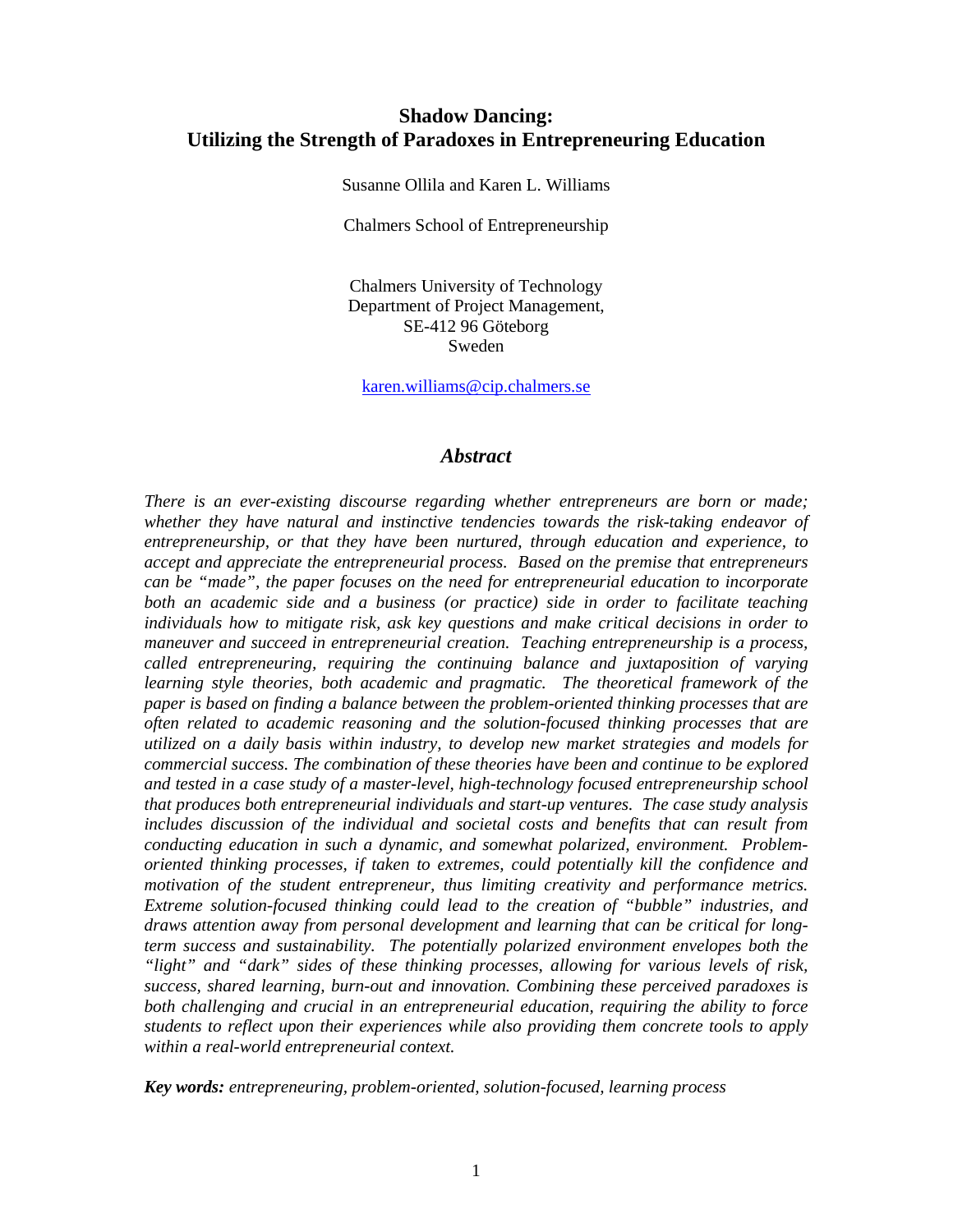# Introduction

National Economic Growth is a core objective of national policy in most countries. There is recognition of entrepreneurial activity as a major contributor to the development of national economic growth, through both job creation and new innovations, as illustrated in the Figure 1. Entrepreneurial activity is studied around the world (e.g.  $GEM<sup>1</sup>$ ), and many countries have established incentive systems, both formal and informal and at various levels, meant to encourage the increase of such activity. Within the model presented in Figure 1, Entrepreneurial Framework Conditions have been identified as including: financial, government policies, government programs, education and training, R&D transfer, commercial/legal infrastructure, internal market openness, access to physical infrastructure, and cultural/social norms. One key arena has been the educational development of entrepreneurial activity – introduction of entrepreneurship into schools. However, this has lead to the fundamental question - can the conduct of entrepreneurial activity, a.k.a. entrepreneuring, be taught? Does education support the entrepreneurial ambition or might higher education instead hamper an individual's confidence in being entrepreneurial?



*Figure 1.* GEM Conceptual Model (*from GEM Executive Report 2005*).

In the Nordic countries, there are limited incentives at the national level to stimulate entrepreneurial activity amongst young individuals. Sweden in particular has struggled to motivate entrepreneurial activity, ranking in the bottom five of 35 nations studied, according to the 2005 TEA-index (Minniti et. al., 2005). The largest in-roads towards entrepreneurship have been within the educational arena, in order to develop interest and motivation among students while also creating demands upon further development of incubators and innovation systems. Even so, becoming an entrepreneur is still a relatively non-favoured career choice for Swedes aged between 18 and 30 (Lundström, 2005). While lacking an incorporated national policy, an increasing number of Swedish institutions are recognizing the importance of learning by doing, which leads to learning in different formats. In some cases, education is based in the subject area of entrepreneurship, looking at historical definitions and development. Select university programs have created platforms with start-up venture

l <sup>1</sup> The Global Entrepreneurial Monitor (GEM) is a global study conducted in over 40-countries around the world each year by a research consortium, with the purpose of collecting data on entrepreneurship and entrepreneurial activity.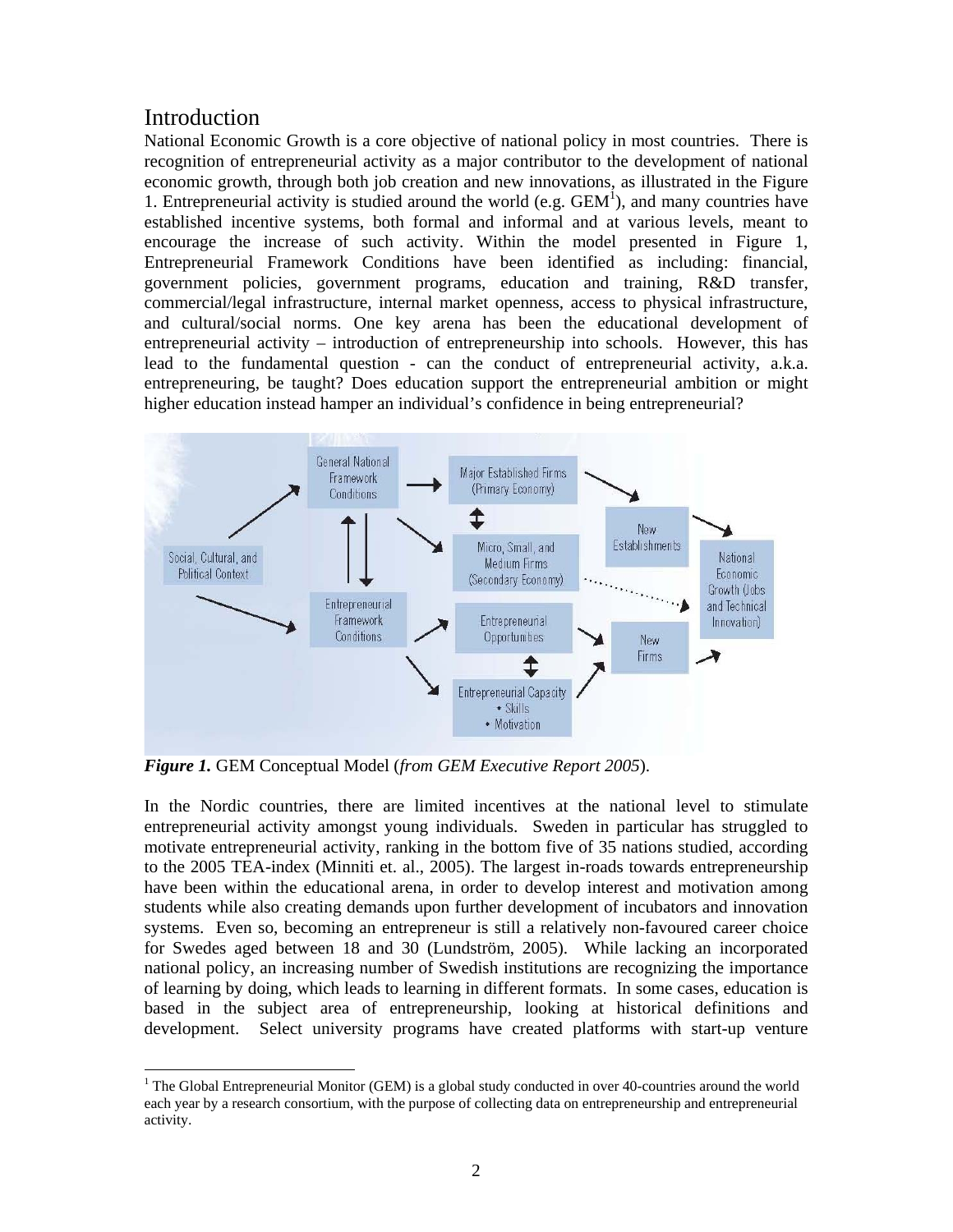development intertwined, in some cases providing project ideas to the students, in others, relying on the students to develop ideas independently. Still other programs rely on external networks or actors further down the innovation pipeline to provide specified training. Our intention is to focus on the university, exploring education programs that endeavour to educate both academically and pragmatically, with the objective of developing individuals and start-up ventures that will have entrepreneurial sustainability.

Many scholars agree that higher entrepreneurial education has to have an experiential learning perspective together with some kind of interactive pedagogy to enhance learning and innovative capacity (Barett & Peterson, 2000; Collins, Smith, & Hannon, 2006; Vinten & Alcock, 2004; Lundström and Stevenson, 2002; Yballe & O'Connor, 2000). We would like to argue that teaching entrepreneuring in higher education is even more challenging. The two main domains of high culture - the arts and the sciences – (often presented as polar opposites and thus strictly complimentary) have to form a unity of culture in the education. This unity of culture requires an environment that incorporates both learning that facilitates creative work and learning based upon theoretical constructs. The challenge could also be described by using Glassman et al's (2003) discussion of academic entrepreneurship as balancing the Acropolis i.e. the temple of accepted approaches to universities and scholarship and the Agora i.e. the market of materialistic pursuits led by ungodly commercial interests. Mirroring these seemingly polarized locales is a paradox of learning and development based on two thinking processes: traditional academic learning and scientific work strongly connected with problem oriented thinking processes, and business creation and artistic work as more of a solutions focused thinking process. We agree upon the point Glassman et al (2003) are making regarding the need of academic entrepreneurship in order to build and improve colleges and universities, although we would like to discuss the need of this entrepreneurial behaviour in the case of teaching entrepreneuring.

#### *The Purpose*

Becoming an entrepreneur is an iterative and evolving process. Placing entrepreneurial activity within the university setting creates a paradox, in which there exist tensions at multiple levels. Developing the entrepreneurial capacity, i.e. facilitating the learning process of shaping entrepreneurial identities, together with providing entrepreneurial opportunities (as seen in the GEM model in Figure 1) puts both educators and students in challenging situations. This paper argues that in order to educate entrepreneuring, teachers themselves need to be entrepreneurial in order to balance and utilize the tensions mentioned. The tensions are investigated by discussing the case of the Chalmers School of Entrepreneurship as built upon the fundaments of both problem oriented and solutions focused learning perspectives in tandem. We want to contribute to the ongoing discussion around learning entrepreunership by focusing on the challenge that the entrepreneurship educators struggle with. First we will present a theoretical framework of problem orientation and solutions focused philosophies. Second, we will discuss the entrepreneuring dynamics within CSE, with examples of the need to balance tensions between the entrepreneurial capacity and opportunity, as mentioned in the GEM model. Following the case study, we discuss some challenges, how the two learning philosophies are combined, and the impact on teaching entrepreneuring.

# Philosophies of learning and learning approaches

Traditional academic learning is strongly related with the ability to rationally identify and analyze situations and problems in order to give a specific answer (Collins et al, 2006, Gibb, 1998). Students are repeatedly tested in noticing when there is a problem, what the problem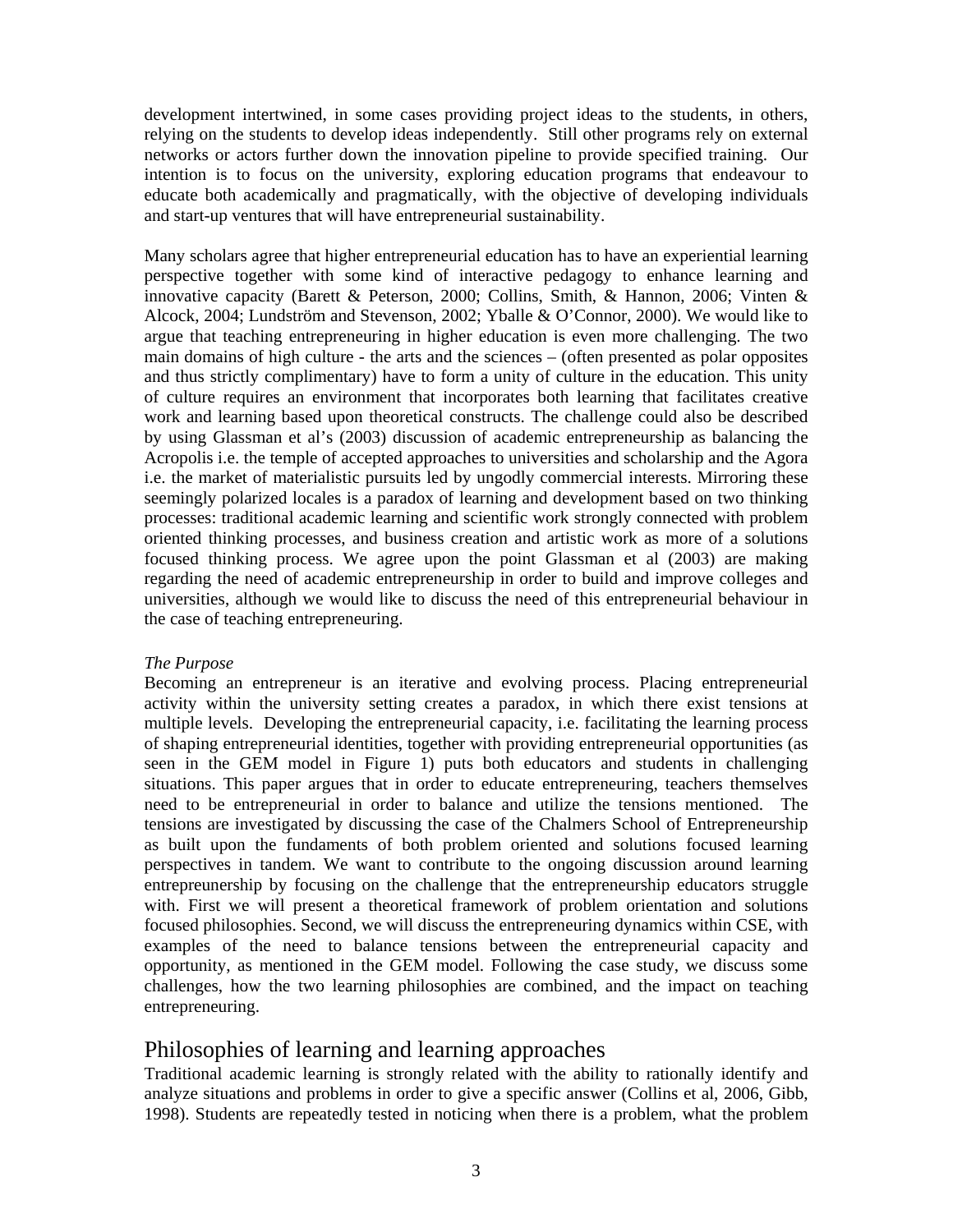entails, searching for causes and/or reasons for the problem, and then, based on analysis, proposing answers. It is known that entrepreneurs are action oriented and many entrepreneurship educations are adapting experiential learning approaches (Barett & Peterson, 2000; Collins, Smith, & Hannon, 2006; Vinten & Alcock, 2004; Lundström and Stevenson, 2002; Yballe & O'Connor, 2000; Gibb; 1993). However, the main challenge educations face is, as Gibb (1993) states, "to create an enterprising environment". There is a significant difference between the business school approach (which probably is not valid just for business school but also other higher educations such as engineering schools) and the entrepreneur real world approach, according to Gibb as presented in Collin et al (2006).

| Business school approach                                                                      | Entrepreneur real world approach                                                                                            |
|-----------------------------------------------------------------------------------------------|-----------------------------------------------------------------------------------------------------------------------------|
| Analysis of large amounts of data taking a<br>critically evaluative approach                  | 'Gut feel' decision-making with limited<br>information                                                                      |
| Understanding and recalling the<br>information gathered for its own sake                      | Understanding the underlying values and<br>motivations of those who supply, transmit<br>and evaluate/filter the information |
| Finding and gathering information from<br>'approved' sources and from 'proscribed<br>experts' | Finding and gathering information from<br>multiple sources, in different ways and<br>evaluating it                          |
| Studying information to gain verification of<br>truth                                         | Verification of decisions made on the basis of<br>own judgements about people                                               |
| Evaluation of competence through<br>completion of written or oral assessment                  | Evaluation through direct feedback from<br>multiple sources, including people and<br>events                                 |
| Learning in the classroom                                                                     | Learning while and through doing                                                                                            |

*Table 1:* Contrasting learning approaches: the business school approach versus the entrepreneur real world approach.

Source: Gibb as presented in Collins et al (2006).

We would like to argue that higher entrepreneuring education needs both the business and real world learning perspectives and hence educators need to facilitate both ways of learning. Even with this combination, one could argue that there are still very important factors missing to create an enterprising environment. There is a need for an educators perspective facilitating and supporting student visioning and creating as this a fundamental part of entrepreneuring activity. The solutions oriented approach could be such a perspective.

#### *Solutions orientation*

The solutions focus approach is starting to be widely used in different settings such as therapy, management and education. This approach values simplicity and practicality. The focus on solutions rather than on problems, the future not the past and what is going well rather than what is going wrong leads to a positive and pragmatic way of learning how to act entrepreneurially.

The Solutions-Focused Brief Therapy (SFBT) approach was founded by Steve de Shazer and it is a paradigm shift from the traditional psychotherapy focus on problem formation and problem resolution (Tepper, Dolan, McCollum, & Nelson; 2006). Instead SFBT focuses on client strengths resiliencies. There has been an increased interest in applying this approach to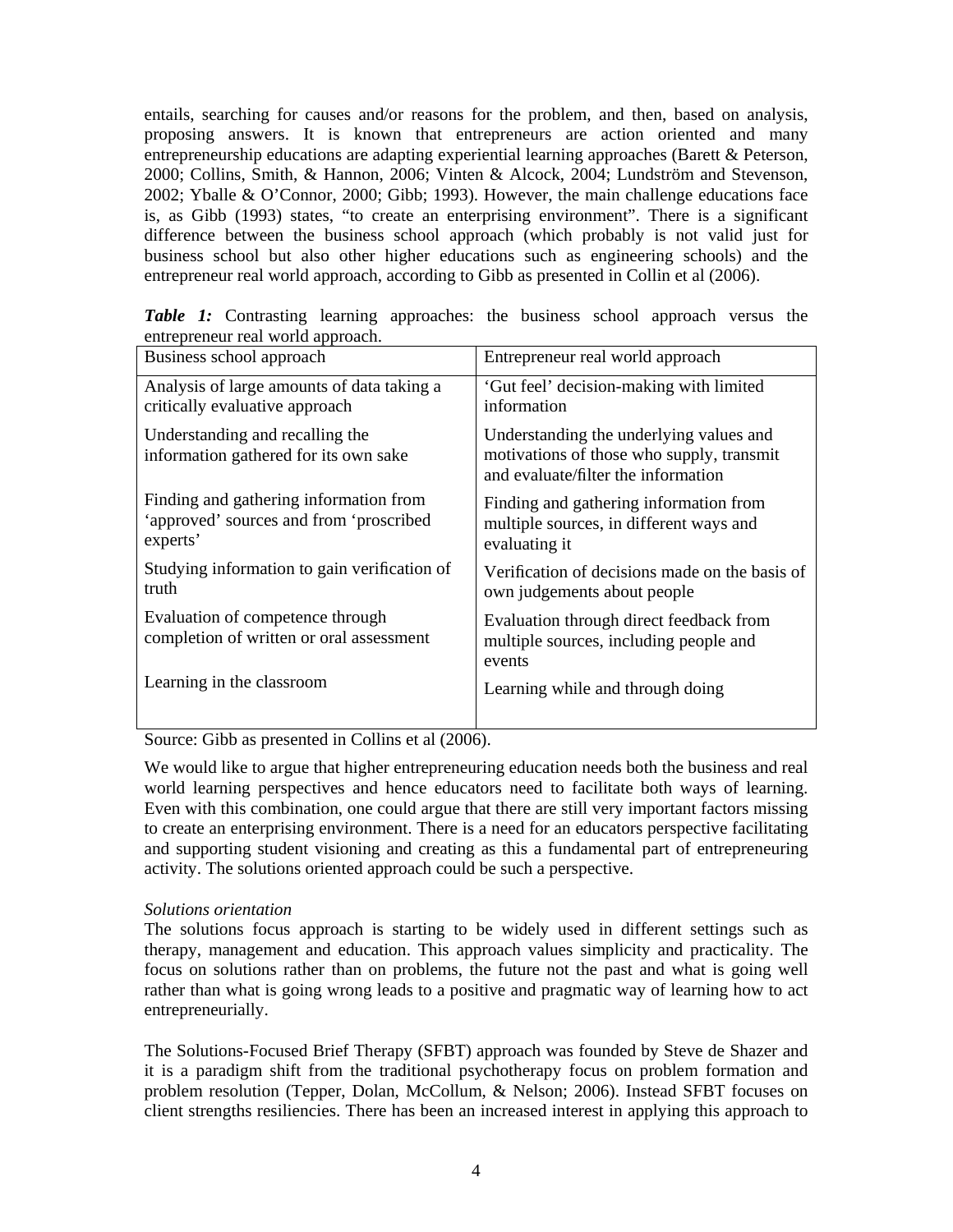school settings (Franklin, Biever, Moore, Clemons, & Scamardo; 2001). In most cases solutions focused philosophies and skills are used to engage the students in taking responsibility for their own the learning process. Research shows that solutions focused principles and practices even motivate students included in the group of high-risk to drop out (Franklin & Streeter; 2004).

David Cooperrider (1990) differentiates between problem solving (PS) and appreciative inquiry (AI). PS includes identification of the problem, analysis of the causes, analysis and possible solutions and action planning. AI includes appreciating and valuing the best of what is, envisioning what might be, and dialoguing around what should be. AI focuses on the generative potential of positive images. Cooperrider (1990) argue that positive images, e.g. ideals and visions have a "heliotropic effect" that is they energize and orient human behaviour toward the realization of the ideal. People seem to put more energy and action when directed towards exploring what works rather than what does not.

Yballe and O'Connor (2000) present a pedagogical adaptation of AI called appreciative pedagogy (AP) by transferring AI's basic values into the classroom. They present their experience of using AP in organizational behaviour and management classes. When faculty stay focused on inquiring into the success stories of students; highlight factors that made things work; identify the skills and know-how needed to repeat successful episodes and encourage students to focus on developing a few skills and acquiring the knowledge critical to success the "heliotropic" power of positive imagery leads to positive action. Yballe and O'Connor (2000) believe that AP has generated a number of good results regarding student learning, i.e. they have observed more energized and sustained interactions between students, students have a fuller and hopeful view of the future and images of what they (students) can be, and students gain a greater trust in self and heightened confidence in their experience.

Barrett and Peterson (2000) claim that in the post industrial era it is of extreme importance to have an organizational culture that promotes learning, renewal and innovation. Organisation must master the art of ongoing learning. The challenge is to promote the capacity to learn while doing, to jump into action without a pre-scripted plan, and to improvise new solutions to ill-formed problems. Barrett and Peterson (2000) presents generative learning as different from adaptive learning that relies on traditional skills of problem solving. Generative learning involves an appreciative approach, an ability to see radical possibilities beyond the boundaries of problems as they present themselves. High performing systems understand and value this capacity. They transcend the limitations of what looks like reasonable solutions and consider possibilities that cannot be considered when using a conventional analysis as in a problem solving approach. Barrett and Peterson (2000) state that when living in an appreciative framework, human systems develop this capacity. It is the challenge of teachers to facilitate the creation of such a culture for learning.

Thus we have the problem orientation and solutions focused philosophies and both should be used by the educators to facilitate the learning of entrepreneuring. In the following case we will describe how we as educators or rather as facilitators of learning at The Chalmers School of Entrepreneurship constantly have to balance and utilize both problem oriented as well as solutions focused perspectives.

# The Chalmers School of Entrepreneurship: A case study

Chalmers School of Entrepreneurship (CSE) is used as a case study for analyzing both the dynamic between and combination of problem-oriented and solutions-focused learning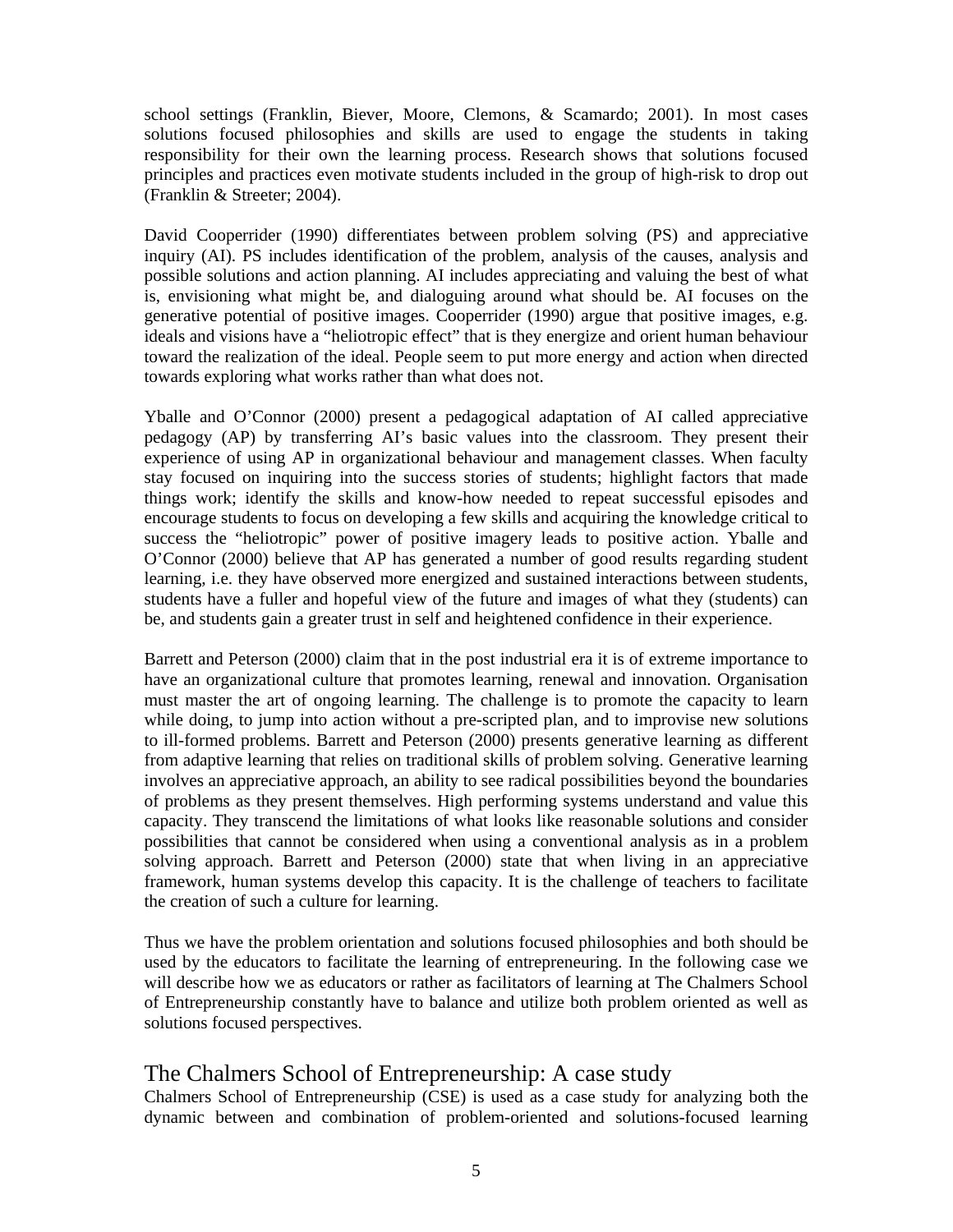structures within entrepreneurial education. The case represents ten years of design, development and evolution of entrepreneurial education attempting to balance and integrate academic learning with entrepreneurial venture creation. In presenting CSE as a case study, it is important to note that both of the authors have an internal perspective of the educational and operative process of the School, as either faculty and/or coordinating managers of the education and structure.

#### *Description*

*"Before 2005, Sweden had no national strategy on entrepreneurship education… Interest in stimulating entrepreneurship in Sweden started at the end of the 1990s and has primarily been an industrial and trade policy question, also concerning stimulation of entrepreneurship in school."<sup>2</sup>* 

At Chalmers University of Technology, in the mid-1990's, the need for stimulating entrepreneurship and bridging the innovation gap was recognized, and a discussion ensued regarding methods and structure that could facilitate filling the gap. It was perceived that a large number of inventions and potential innovations were being lost within the university structure because of a lack of ambition by the majority of professors/researchers to take ideas to fruition on the academic side, and conversely, the risk aversion of small and large companies alike to invest time and money into unproven ideas. It was proposed that a sufficient number of individuals and/or groups capable of bridging this gap did not exist, either within or outside the university structure. Furthermore, there did not seem to be any environment from which to attract such individuals and/or groups. Thus, it was determined that certain individuals could be taught and shaped into entrepreneurs, through a process of educating them while teaming them together with a researcher providing a potentially innovative or technically-viable idea, and supporting them with a network of educators and business professionals.

The result, in 1997, was the creation of the Chalmers School of Entrepreneurship (CSE); a school which has evolved to delivering a 1½ year masters-level program in entrepreneurship and innovation by teaming traditional academic course learning, through delivery of papers, reports and exams, with hands-on, action-based learning, through the development and delivery of innovation projects (and thus all the non-classroom based activities that result). Over the past decade, various pedagogic methodologies have been introduced to mutually reinforce the two core objectives of establishing companies and delivering a full time academic education. Delivering this duality requires a unique and complex network of stakeholders involved in the "entrepreneuring" process championed by CSE.

#### *Stakeholders*

l

To start, students are, of course, key stakeholders that are guided and empowered (managed and given the responsibility) to go "entrepreneuring". Supporting this first group of key stakeholders are the educators. Educators come in two main forms: those directly linked to the school – working at the school on a day to day basis with a cognitive understanding of the complexity in which the students act – and those that are partners to the school – operating in other educational departments or in industry, capable of providing experience- or academicbased knowledge in specific areas. To fulfill the ambition of creating high-tech companies, the students are formed into teams and linked with an idea provider; the third key stakeholder in the school. Idea providers are contractually conjoined to the school on a case by case basis,

<sup>2</sup> Lundström, Anders. (2005) *Creating Opportunities for Young Entrepreneurship.* FSF 2005:2. p. 21.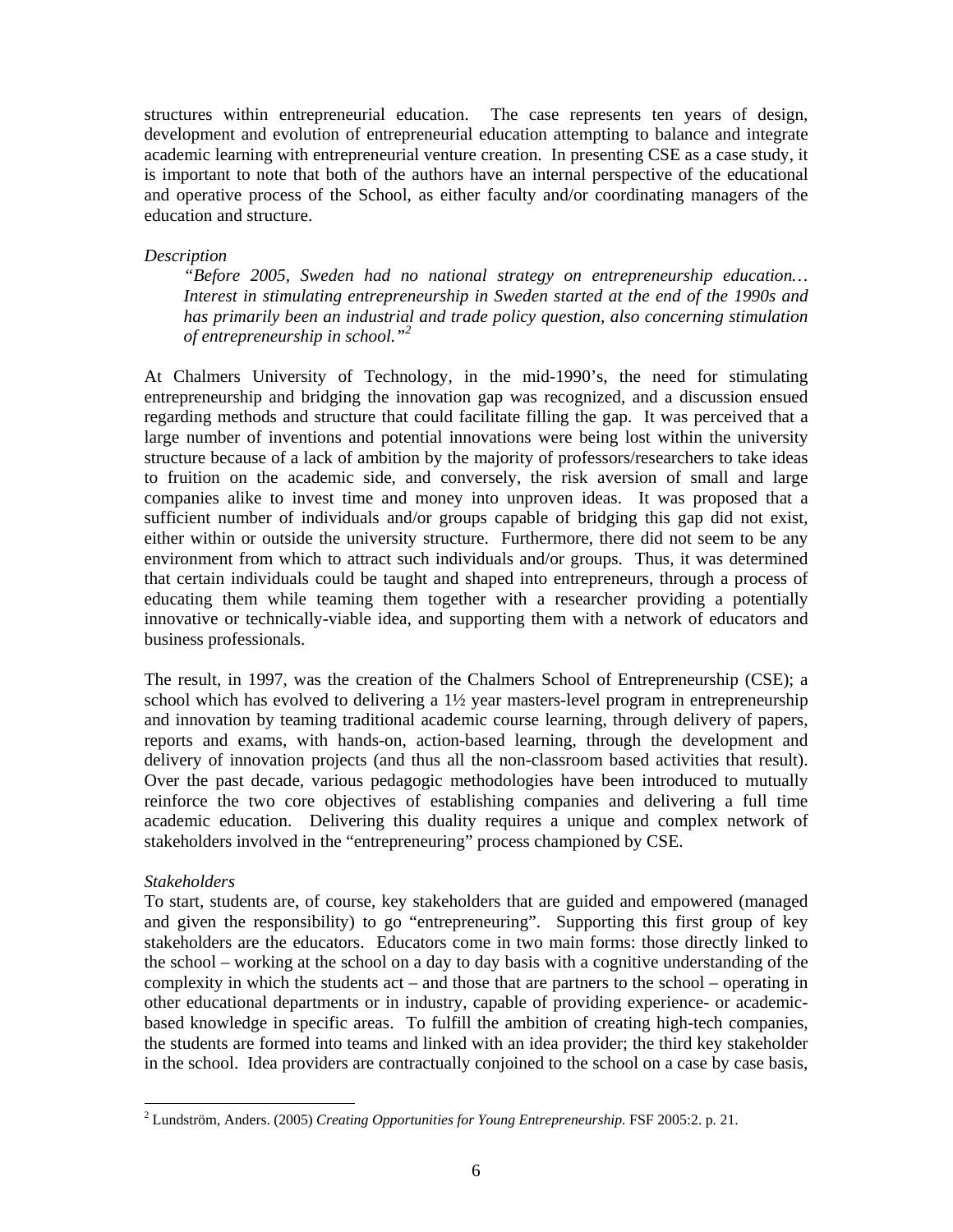ensuring both their participation in the project and student development while also protecting their interests in the ideas they initiate. Supporting this structure is then the fourth stakeholder in the process; the fund and fund representatives. Fund representatives take an active position in the board management of the projects during the course of the education, with the purpose of supporting the best interests of the project and upholding the perspective of the incubator. Each project establishes a board, including the fund representative and idea provider, and selects a chairperson of the board. The chairperson is chosen based on industry expertise, as relates to the project, business development experience as well as program interest (i.e. the individual is willing to allocate time and energy to the management processes as they are associated to an educational process). Extenuating from these key stakeholders is then a network of other actors, with various degrees of connectivity to the school, e.g. business angels, international advisors, mentors, other incubation actors, etc. This group provides information and support, through which the progress of the students and the potential companies is accessed and advanced. The plethora of stakeholders comes together from different areas of study and practice, with multiple, and sometimes diverging, perspectives on entrepreneuring. These perspectives stem from their experiences, learning and operating styles, backgrounds and objectives in business, engineering, law, technology, management, social sciences, etc.

#### *Content*

An important aspect of the education is that the program is focused on "high-technology entrepreneurship". Chalmers, being a university based in the engineering and technical sciences, naturally houses professors and researchers focusing on technical innovations. In addition, the Gothenburg region, and even Sweden as a whole, is rich in technologicallyanchored research. The technical focus of the education places a requirement on both the entrepreneurial opportunities provided by the educational facilitators (early-stage patented, patentable or otherwise IP claimed ideas/innovations) and, directly correlated, the entrepreneurial capacity that must then be taught to enable development of the presented opportunities. The technical focus conjoined with the venture creation ambition starts to expand the skills required beyond the technical arena. A platform approach is necessary, in order to deliver the entrepreneurial skills required, starting with an integration of management, economics, law and technology (called MELT).

#### *Testimonials*

The core design at the inception of CSE was aligning a group of students, specifically admitted to the program because of their perceived predisposition and/or interest towards entrepreneurial activity, with technology-based projects recruited to the program with the purpose of being developed. In the current format, the first ½ year is preparatory, mixing theory with simulation exercises, under the pretext that the students build a basic entrepreneuring skill set prior to the action-based learning within the innovation projects. While this mixture of theory and application mirrors more traditional and accepted methodology of teaching, the tension between academic and pragmatic learning, through both the structure and facilitation of the education already elicits reaction from the students. Paraphrasing from a midterm talk with a student (Testimonial 1):

*'I think the education is good but some things are a bit strange – feeling sometimes like too much trial and error regarding certain assignments. I would*  have liked to have more information about the lecture and assignment content *prior to going through the process. At the same time, I appreciate the lectures, particularly those with external individuals with industry experience. … I am*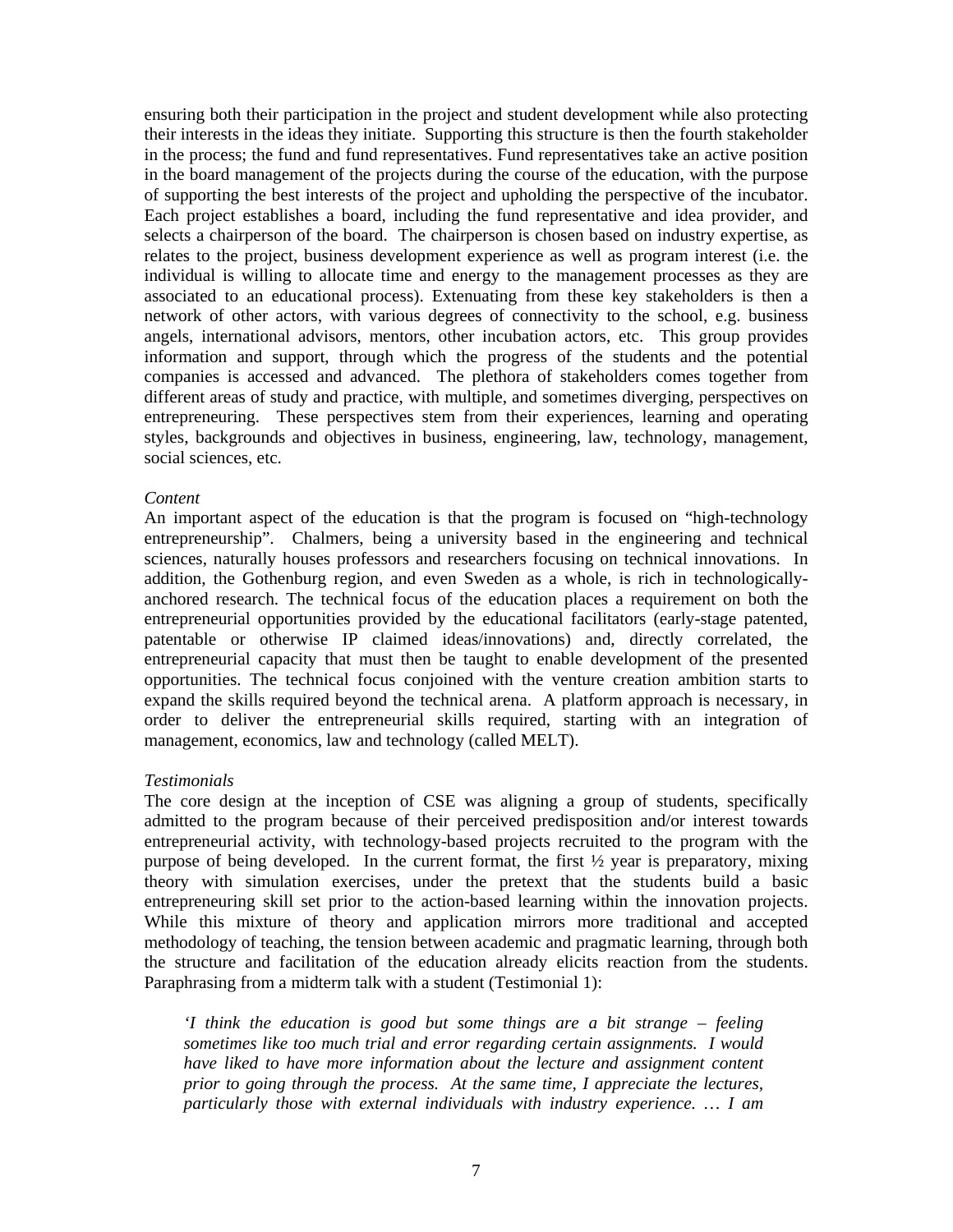*struggling with frustration about certain educational deliverables, particularly related to my working group. I know how to write a case, but instead of just doing it, we have to discuss everything and I have to present argumentation. I just want to work on the assignment and prioritize my time, learning about the details of writing a business plan. I would prioritize writing the plan over attending the innovation system seminars, discussing and reflecting upon the reading.'* 

Each student comes to CSE with a pre-disposed skill and methodology for approaching problems or assignments, based upon learning styles and structures ingrained in the mind from previous educations. There is the expectation that the education will simply build upon that, providing additional tools and methods that can be applied to different situations of entrepreneurial development (often objectified as venture creation). Instead, it is often the case that the first dynamic facilitated by the educator is a process to break down and reflect upon these patterns and behaviors. This is attempted (and often accomplished) through the creation of diverse working groups for assignments and simulations. These groups are made up of students with distinct backgrounds, built upon differentiated learning styles and structures.

Group dynamics, particularly amongst groups with diverse constructions, introduces a natural tension into the education. However, it is a tension that students at least readily adjust to, if not become comfortable with, within a short period of time, recognizing the valuable learning outcomes. The next challenge (tension) the student experiences extends from written assignments and seminars that build from concrete theories or tools based in one subject area, then adding levels of complexity from the larger framework of subjects.

This tension often creates frustration, as seen in a question posed during a literature seminar, in which students are to discuss their answers to questions based on an academic paper discussing management theory, while also incorporating learning from other subject areas, experiences from their group, and reflections from personal background (Testimonial 2):

*"What is the point of this lecture? The questions given do not have any answers! This assignment took much more time that I thought it would and I am not sure what I am supposed to be learning – I am really frustrated."* 

After the first ½ year, the student project teams are formed, linking together students with projects they select as a class from a pre-screened group, taking into account their interest areas regarding the ideas as well as their desires regarding teammates. During the next year of the education, the student teams have a continual juxtaposition between theory, practical learning and application, synthesis and development of actual potential ventures. In the first part of the year the students spend approximately  $\frac{1}{2}$  of their work week time in the classroom or educational exercises (not including preparation time for assignments), and the remaining ½ of the work week on the innovation projects, onto which they often add many additional hours. In the second half of the year, the time balance shifts to  $\frac{1}{3}$  classroom and  $\frac{2}{3}$  project. Working on the innovation project includes many activities: preparing for and attending meetings<sup>3</sup>, analyzing the functionality and utilization of the idea and its potential

l

<sup>&</sup>lt;sup>3</sup> Students and student teams attend meetings in multiple formats. There are meetings just within the project group, to organize work, discuss strategies and ideas, and make decisions, among other things. There are various meetings with educators and coaches (both on an individual and team basis) – to gain advice and guidance. Each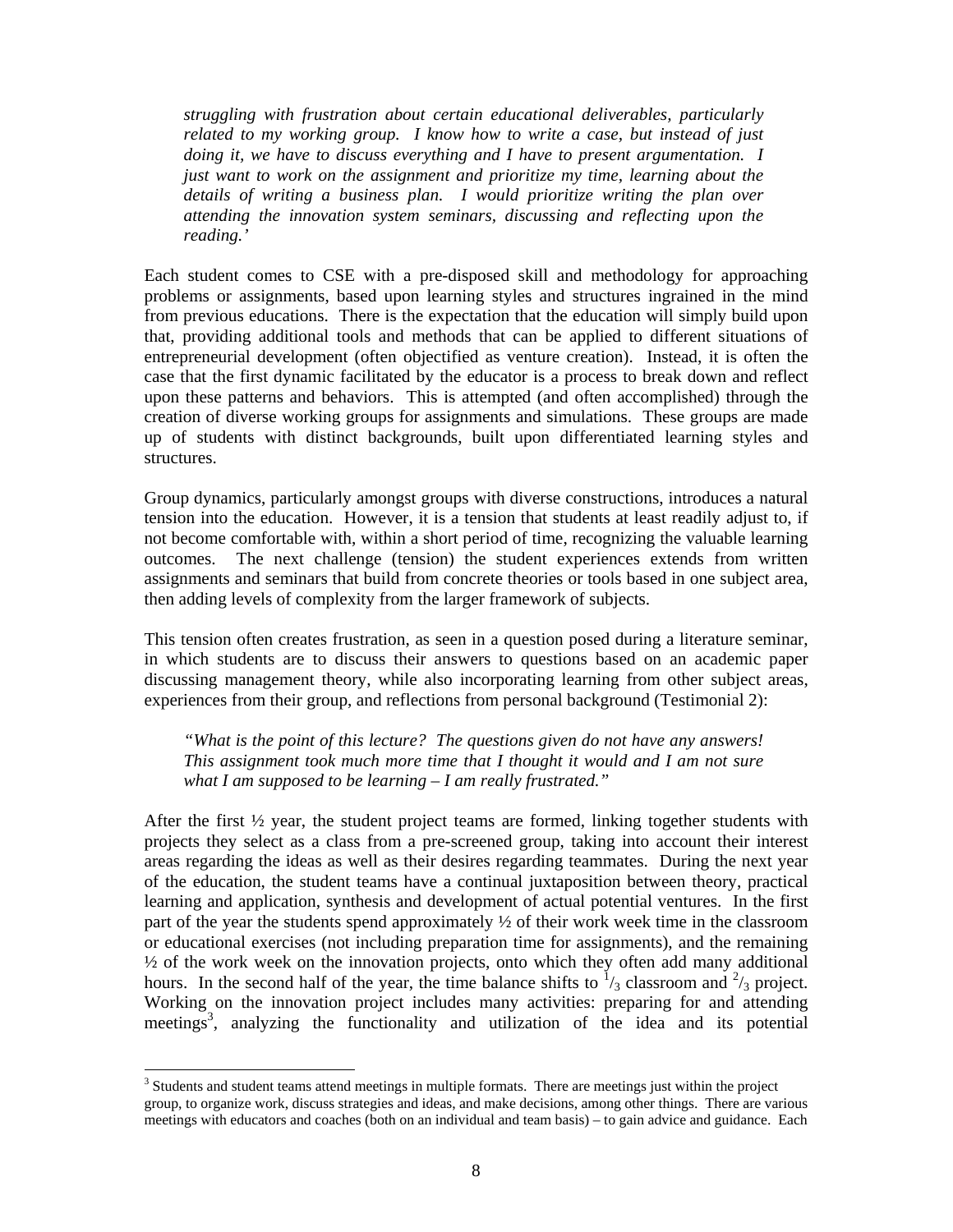marketability, developing strategies and plans for the future business, engaging with stakeholders and other individuals in the business network, and seeking and obtaining financing, to name a few. This construction has always created a paradox for both the students and the educators: which activity should take precedence, the academic educational classroom lectures and assignments, or the reality sculpted issues that are associated with the development of a project into a company. A common viewpoint is reflected in the following student comment (Testimonial 3):

*"I do think that (assignment X) would have done more good if the feedback got back before the (Business Plan) hand-in and that is something that we've experienced a lot earlier as well. For me, however, (assignment X) was a hand in that forced me to focus on important stuff that I wouldn't have prioritised since we have a lot of other things to do. When I think of it in that way the feedback is of less importance because the important part, forcing me, is already done and a lot of the thoughts ended up in the (Business Plan) anyway."* 

The tension between the academic and business focus is both designed and organic. As educators, the challenge is always finding the balance between trying to integrate pragmatic activity with learning process while not sacrificing one too much to the other. Of course, this creates differences of opinions among students, when they react to different structures or processes set but by the facilitators. For example, as many of the projects are high- and/or early-stage technology, one design proposed was establishing Advisory Board stakeholders for the projects, including management and governance based lectures regarding why they are important. The proposal had various reactions (Testimonial 4):

*"Meeting an Advisory Board sounds, spontaneously, like a good idea but perhaps one should also think that there already exists so much to do during the project year and maybe focus should be placed elsewhere." (translated from Swedish)* 

*"Maybe, though skeptical – not a large need just now. But I could consider being involved if it is something that can be related to the project." (translated from Swedish)* 

*"Great! Concrete tips are always good!" (translated from Swedish)* 

Finding the balance can even enter into core activities such as project selection and development, pushing the boundaries that had previously be set or adhered to. This can create tensions, not only for the students, but for the educators as well, as they must make decisions that can be perceived as blurring pre-existing precedence (Testimonial 5).

*"Students from Project Alpha came to me to discuss a strategic decision they wanted to make for their company. The technological functionality, upon which the innovation was based, while critical to the product outcome, was not the core customer value to be communicated. The way in which the team felt they needed to conduct their business was based upon an approach towards customers that did not necessarily care about how the product was actually created (and thus the technology behind that creation), instead of an approach that directly communicated the value of the project's IP and technology. This essentially* 

project formulates a board, which meets regularly to discuss the current and future interests of the projects. Then, of course, there are meetings with customers, potential investors, resource providers, etc.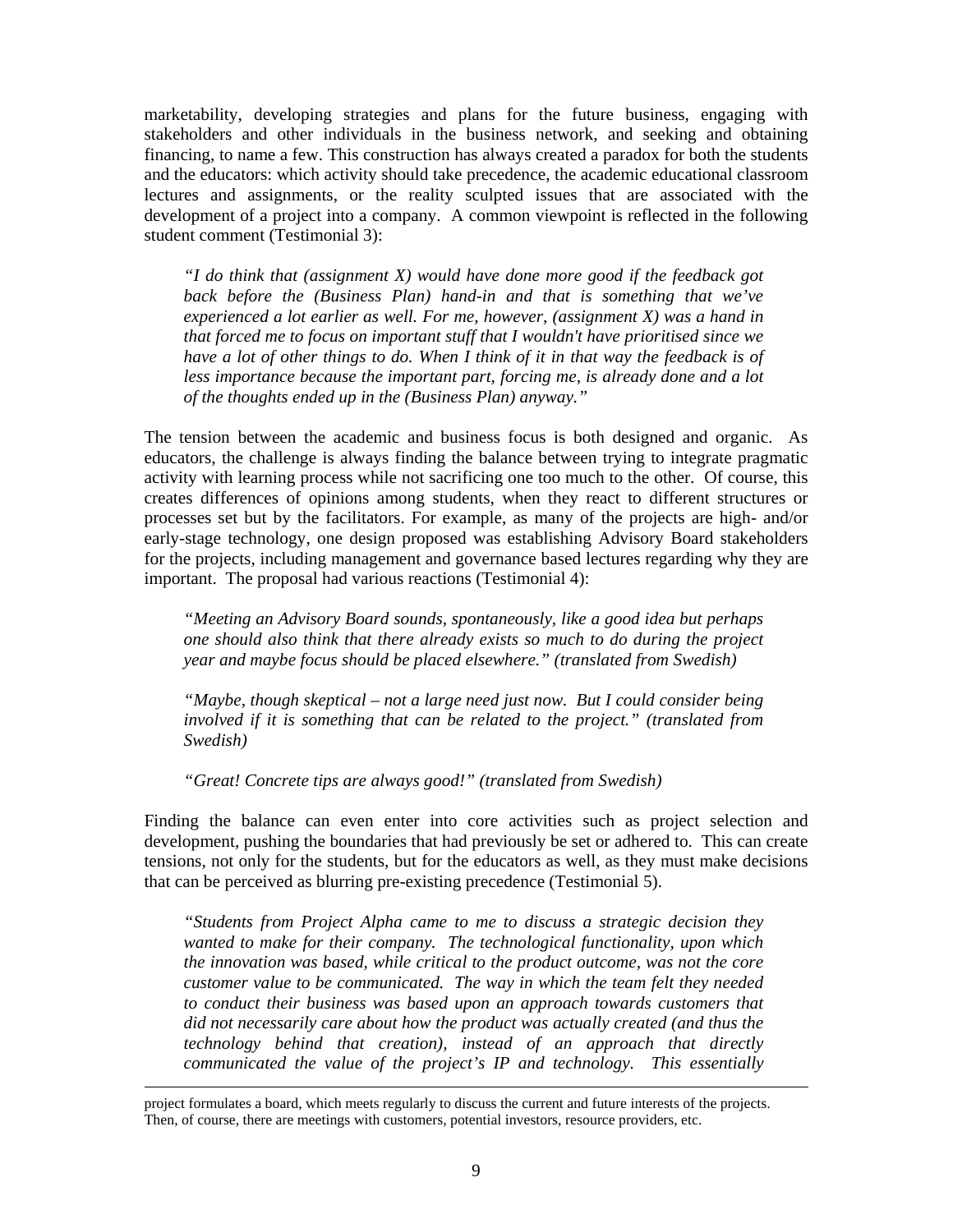*changed the strategic direction of the business model for the company from the educational norm, which meant that many of the academic as well as real-world exercises had to take a dramatic shift. The student team communicated that they felt this was critical to the success of their project, though they wanted to find some security in going forward with a plan of action that would deviate from much of the advice they received from various stakeholders, though aligning with advice from other stakeholders. I sensed I had to, in a way, give them the push on the shoulder that they needed to proceed."* 

In other instances, a student takes on the entrepreneuring him/herself, reaching out to industry partners and contacts to help develop the project, an instead treats the core educators as the knowledge experts in particular arenas. In such cases, the challenge sometimes then to balance the very pragmatic activity of the student with a re-anchoring to the academic foundation, providing some time and space for analysis and reflection (Testimonial 6).

*"John was the core driving force behind Project Delta – there was no question of his entrepreneurial drive and vigour for the progression of the project. He was quite talented in networking and bringing together key personnel and really understanding the needs of making the business grow. However, he was so caught up in driving the project that it was consuming him. He became increasing reliant on his team-mates, Mary and Steve, to anchor his activities, help him capture and organize in written and illustrative form the critical needs, next steps, and longer term objectives of the project. We had countless talks through the course of the education, both one-on-one and in a group about how to attempt to balance activities, allow time for reflection and summarization while at the same time increasing efficiency and effectiveness of the project and educational activities. All the educators had to find ways to help Project Delta, with John in particular, align their daily deliverables to educational assignments, sometimes in specialized formats, with the hope that this allowed for some reflection and longer-term thinking without killing the entrepreneurial drive."* 

## **Discussion**

The students are to fulfil both the role of an academic student as well as take on the role of an entrepreneur, thus manoeuvring through the environment, taking advantage of opportunities when possible, while also fulfilling the requirements of an education that results in a university degree. Utilizing Glassman et al (2003) terminology, this would mean that the student is operating in both the acropolis and the agora. The educator teaching entrepreneuring provides entrances into the acropolis and the agora: the acropolis through the development of entrepreneurial capacity and the agora by providing entrepreneurial opportunities (as shown in the GEM model in Figure 1). In the model, entrepreneurial capacity includes motivation and skills, which we interpret as the learning process. In turn, entrepreneurial opportunities could be represented by the ideas on which the students build the projects. The challenge for the educator is then engaging in the balancing of the tensions within the environment, often caused by the dynamic between the capacity and the opportunity.

The case of CSE illustrates that entrepreneuring requires education anchored in both academic theory and real world experience, where teaching is actually facilitating learning processes balanced between flexibility and structure, in which students achieve independent reflection and synthesis of ideas, as supported by Redding's concept of independent learners (Redding,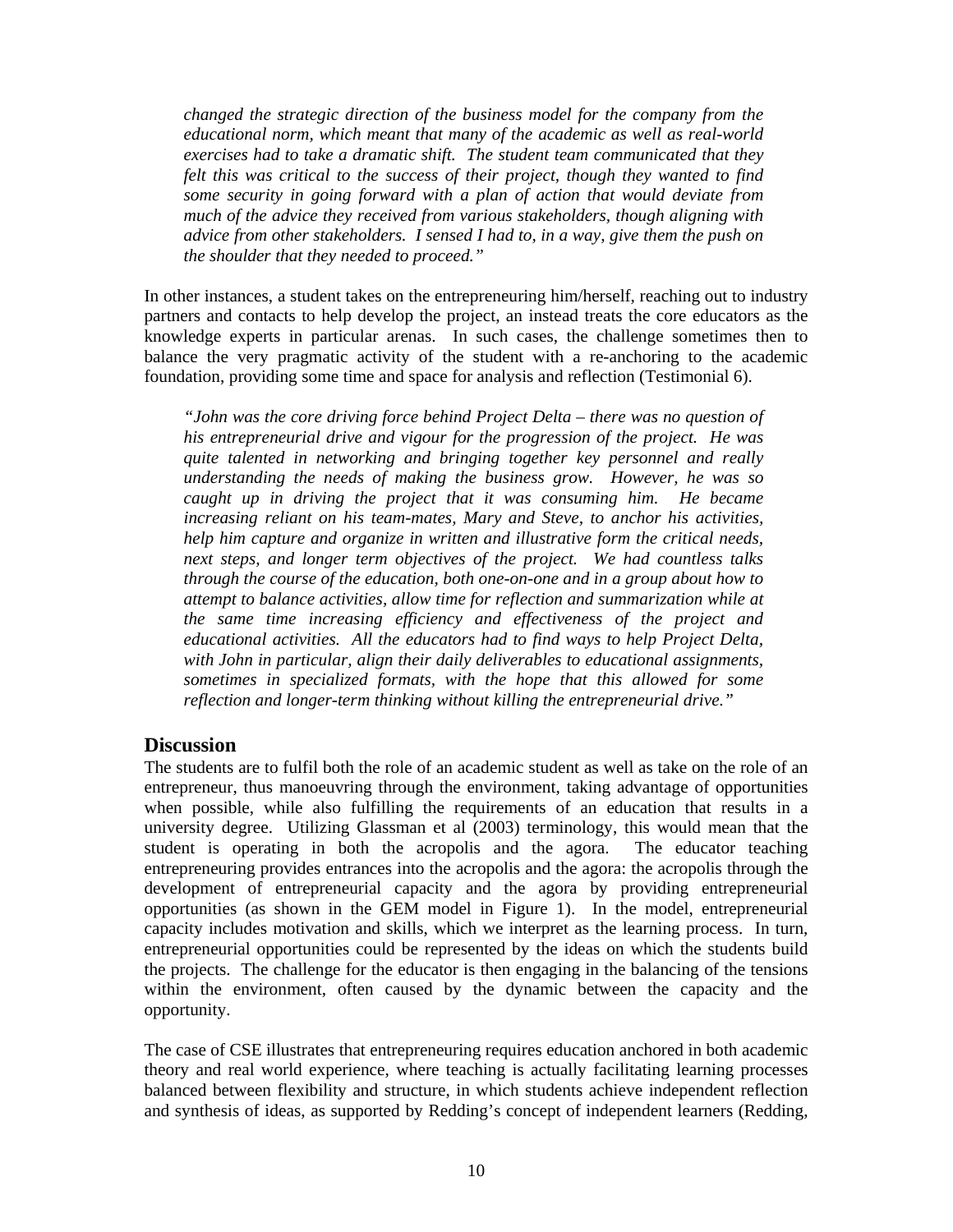1990). In both Testimonial 1 and 2, the student is struggling with the new structural paradox facilitated in the education, particularly because of the fundamental differences that exist between different academic disciplines (Ghoshal, 2005). This paradox is created by design, the result of a conscious intent to create tensions within the student, in order to provoke reflection, risk taking and decision making.

The provocation of risk taking is of particular interest because of the difficult challenge in teaching how to take risks. Recognizing and appreciating what is required in order to take risks strongly suggests the need to integrate the acropolis and the agora (Glassman et al, 2003) – the theories around business and the real world application (Gibb in Collin et al, 2006). The purpose in an entrepreneuring education is not to learn how to minimalize potential risks, but instead use risk taking as a possibility to create opportunities, as discussed in regards to an appreciative culture for learning by Barrett and Peterson (2000). The dynamic between the two learning philosophies is illustrated in Testimonial 5. The student team has already recognized the need to change the business strategy, and thus made the decision that it is important step to take, thus recognizing the solution of changing the business strategy for the benefit of the project, instead of abandoning the project, because it does not adhere to the typical structure of projects in the education, which would be the probably result of a problem oriented conventional analysis (Barrett and Peterson, 2000). However, the students are not comfortable taking the risk to enact the change independently, but feel the need to anchor their decision with the educator, who must give the blessing to go forward.

Testimonial 3 represents how the educator utilizes the academic structure to facilitate a learning outcome from a perceived academic assignment towards a more opportunity focused deliverable, trying to build upon the "heliotropic effect" that Cooperrider (1990) describes. The student communicates the assignment as being something that he/she was forced to do, and implies that if not forced, the business plan would have been prioritized. However because the student is required to complete the academic assignment, the objective by the educator of facilitating a process where academic assignment aligns with the business plan is achieved, and in turn, the student comes to appreciate the value of the assignment as contributing towards the business plan. The educator has to be solutions oriented when describing how the assignment actually supports the development of the business plan and in doing so is acting entrepreneurially. The risk taken by the educator is that the assignment will indeed contribute to the business plan, which means that the project has learning aspects which can be addressed by the assignment.

Testimonial 3 represents how at the same time the educators are facilitating the learning process for the students, helping them to balance the tensions of the academic and business structures, so must they balance these tensions themselves. When discussing Testimonial 5, the students took the risk, supported by the educator, to change the business model away from the norm defined by the acropolis, to a structure "demanded" by the agora. In allowing the shift, the educator must have enough knowledge of the environment outside the academic platform to feel secure that the project may then cycle back to some of the core competencies required by the education – high technology and intellectual property valuation – but from a different perspective, such as branding, as opposed to the more common patent structure.

Contra to Testimonial 5, Project Delta, and especially John, in Testimonial 6 illustrates the need for the educator to increase the tension, restraining the student from focusing too much on the entrepreneurial opportunity, to the detriment of developing the entrepreneurial capacity through reflection and adaptation. At the same time, the educator has to almost take a SFBT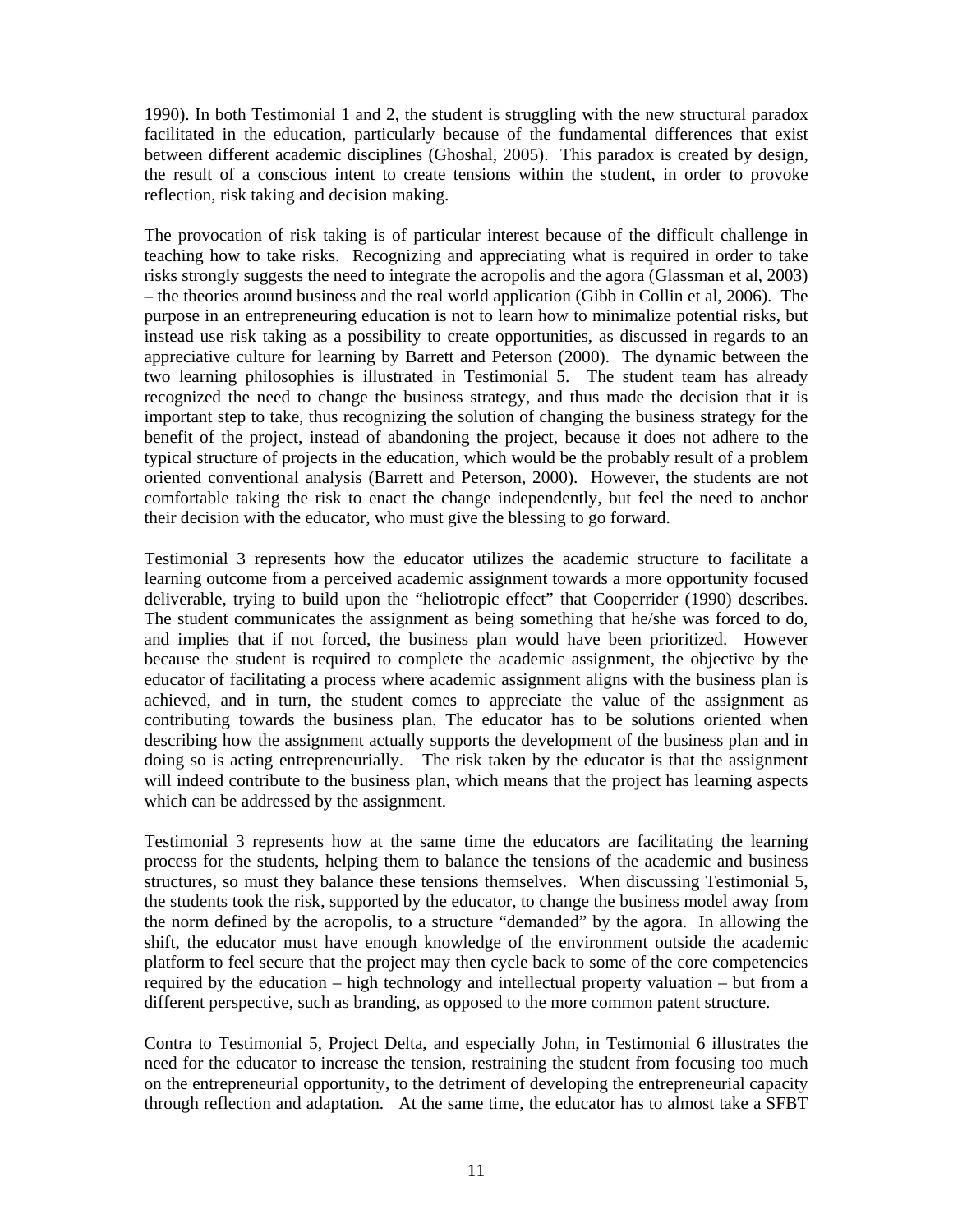approach, focusing on the strength of John and determining how to align the education deliverables to his strengths to ensure that he completes the education (Tepper et al, 2006). The risk the educator takes is that the student does not in fact gain enough academic-based learning, such as the ability to communicate through reports, as is required in order to receive a degree. This poses a dilemma for the educator: should the student "fail" even if he/she is capable, together with other students, creating a company? Would these kinds of students be better off not taking a higher education program such as CSE?

The case study gives us a window into the many tensions and paradoxes in an entrepreneuring education e.g. academy-industry, education-research, interaction with students-interaction with market (idea providers, capital, etc.), theoretical learning-action learning, memorizing key concepts-creating own understanding, time spent on individual deliverables-time spent on project team deliverables. These tensions and paradoxes create many challenges when teaching entrepreneuring. One is how to interact and adapt the educational framework to the specific needs and situations unique to each student and team, while still maintaining enough structure to ensure credibility within the academic forum. As teachers, we need to facilitate the students in balancing both the classes and the projects, sometimes supporting them in their interaction with the idea providers.

## **Conclusion**

#### *Proposing a concept of Shadow Dancing*

Zemsky (1994) states that universities have to *dance with the change* in order to survive; we argue that entrepreneuring requires one to *dance in the shadow* in order to be able to not only cope with change, but sometimes also lead it. Balancing of the tensions is a key component in the entrepreneuring process, and can be conceptualized through the metaphor of shadow dancing. In each case, the student is building upon fundaments of business development, just as dancers build upon basic steps and movements. The verb to dance is defined by online Encyclopaedia Britannica as the movement of the body in a rhythmic way, usually to music and within a given space, for the purpose of expressing an idea or emotion, releasing energy, or simply taking delight in the movement.<sup>4</sup> Dancing requires need of agility to move and be flexible; the ability to both analyze the situation and then take the risk to act. In dance, one can be creative, improvising new movements, but usually building from a strong foundation of skills: a core set of positions and movements which can be combined and conjoined, building layer upon layer of complexity sometimes evolving into a new style or form. One example is the development of Krumping.<sup>5</sup> The creativity can then come from the synthesis of different moves or styles of movement. The synthesis requires testing combinations and taking risks; looking for something new (opportunity or solution) instead of figuring out how to fix something (problem).

Oxford dictionary defines shadow as: "a dark area or shape produced by an object coming between light rays and a surface...a position of relative inferiority or obscurity...".<sup>6</sup> The first part of the definition points to the need of light in order to have shadow. In the metaphor, the light could be the marketplace with the solutions oriented philosophy. Shadow then represents an area where light is obscured, thus if the light is the marketplace, then shadow is a place not completely in the marketplace. In the case of the entrepreneuring student, interested in reaching the marketplace, the shadow could represent the academic environment,

<sup>4</sup> http://www.britannica.com/search?query=dance&ct=

<sup>&</sup>lt;sup>5</sup> http://en.wikipedia.org/wiki/Krumping. Krumping is a form of street dance that has evolved from "clowning" also incorporating other components of street dance, such as popping.

<sup>6</sup> http://www.askoxford.com/concise\_oed/shadow?view=uk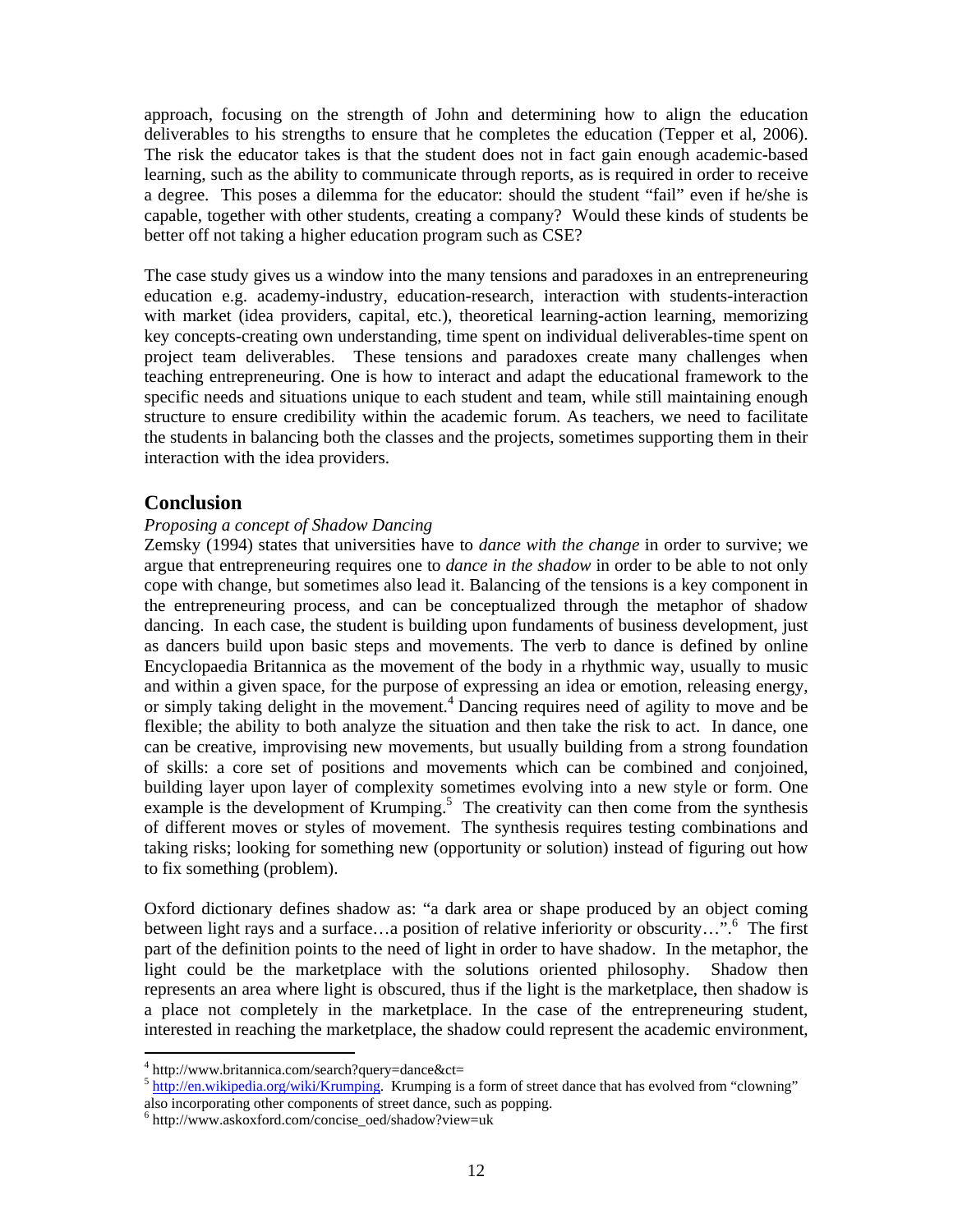with problem oriented philosophy regarding learning (Collins et al, 2006). In terms of Glassman et al (2003), the light is represented by the agora, and the shadow by the acropolis.

In the metaphor, the dancers recognize the need for space outside of the spotlight in which to practice, but are also aware of the spotlight's current and future location in order to prepare for and then deliver the best performance possible, when in the spotlight. The same holds true for the students – they must have time to practice and hone their skills in the shadows, out of the direct light of the real marketplace, but at the same time, they must always be aware of where the shadows are and how they are shifting, relative to the light, so that when they are suddenly, or by design, in the light (i.e. in the marketplace), they can perform to the level necessary. Being caught, unprepared, in the light can lead to excessive energy loss or failure because certain skills were not completely developed. Too much time in the light, or being in the light without the proper tools or partners, can lead to burn-out, damage or exhaustion. Thus, teaching students elements of shadow dancing and facilitating an environment in which shadow dancing can occur becomes valuable for entrepreneurial development.

The process of entrepreneuring, as conceptualized in the shadow dancing metaphor, has the following elements: to recognize, to accept, to adjust, to utilize and to regulate tensions depending upon which generates the most value. Facilitating the structure in which this tension can exist and facilitating an environment in which the tension is openly communicated, suggests that teachers have to regulate the tension for the students as well as recognize when they need to adjust to this tension. One paradox resulting from this tension is finding the balance between the conceptual and the practical consequences. Allowing too much flexibility in the education, i.e. letting the student out of the shadows, loose in the agora, takes away from the credibility of the education system which allows for the creation of an educational degree. Too much flexibility could also, in fact, limit the availability of future entrepreneurial opportunity, because of the need of the educator to be a member in entrepreneurial community (the innovation system) and for the education to hold credibility among the stakeholders supplying the ideas. If the educator's time and attention is only focused on the student and teams, then the connection to the market network could be lost.

In revisiting the GEM Conceptual Model (see Figure 2), we recognize that entrepreneuring goes beyond the education and training condition of the entrepreneurial framework.



*Figure 2*: GEM Conceptual Model, augmented (*source GEM Executive Report 2005*).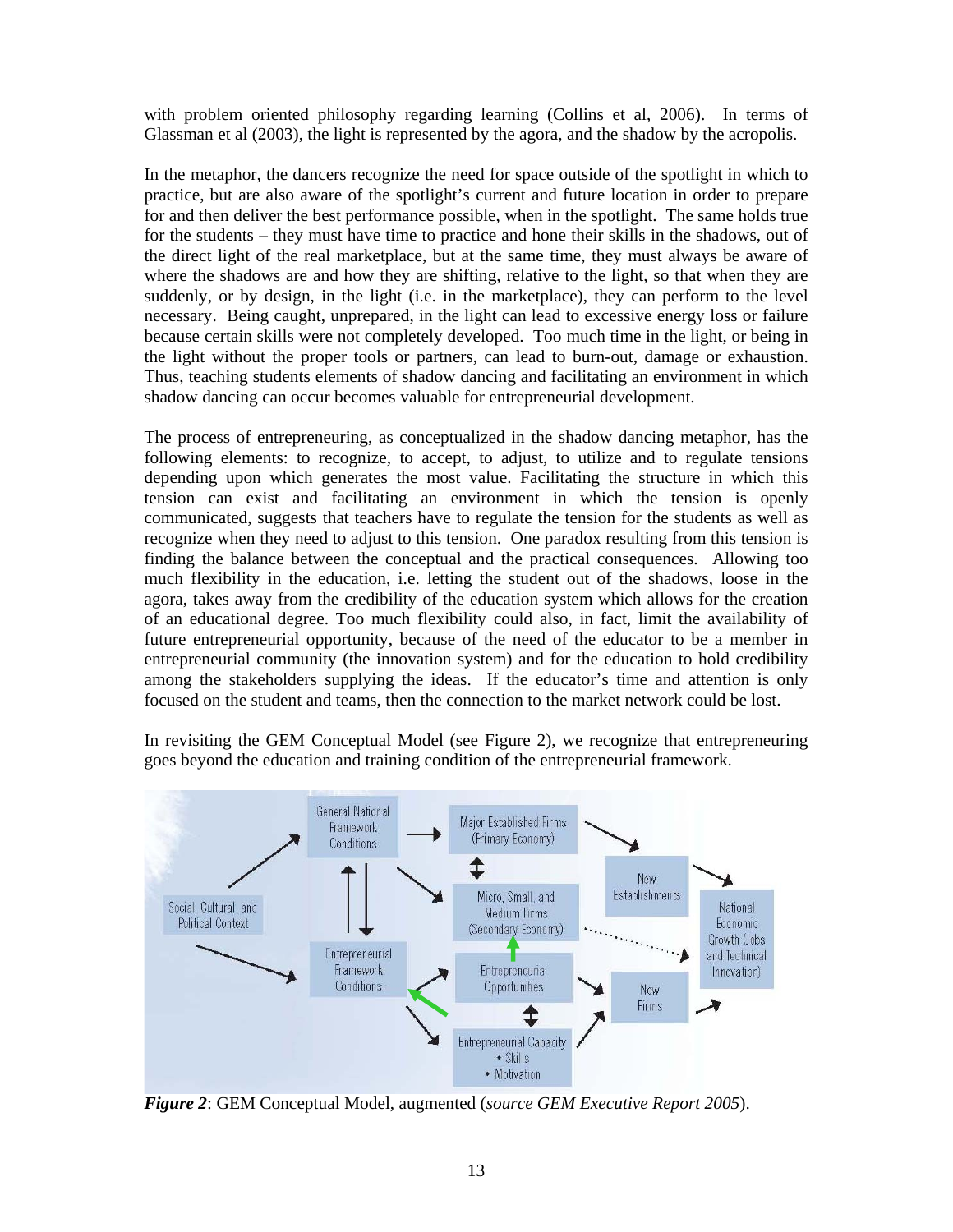To utilize the paradox, educators must understand how that tension exists in reality, meaning that we, as educators, must both partake in reality ourselves and also bring in different actors, such as different academics, investors, idea providers, practioners, etc. from other arenas than merely differentiated educational disciplines. This means that the educators are not merely engaged in the education and training condition of the entrepreneurial framework, but in fact in many of the other conditions as well, such as government policies, government programs, commercial/legal infrastructure, R&D transfer, access to physical and financial infrastructure, and cultural/social norms. This is represented by the green arrows in Figure 2, not only pointing back at the entrepreneurial framework conditions, but also linking the entrepreneurial activities to the secondary economy firms, which in turn would allow for a path progression to the primary economy firms.

Educators must then be able to operate not only in the academic arena, but also in the business, political and social arenas, connecting to professionals and practitioners with deeper knowledge and expertise in activities that are positioned more on the border of the educational framework. Then, through these connections, educators can facilitate another process of learning by linking students to these resources while at the same time, engaging these resources help to reinforce strategic focal points back to the core of the academic basis of the education. In addition to increasing the tension of the education through integration of so many actors, entrepreneuring educators also need to engage in communicating reflections and learning to actors outside the academic arena in order to facilitate political and social change.